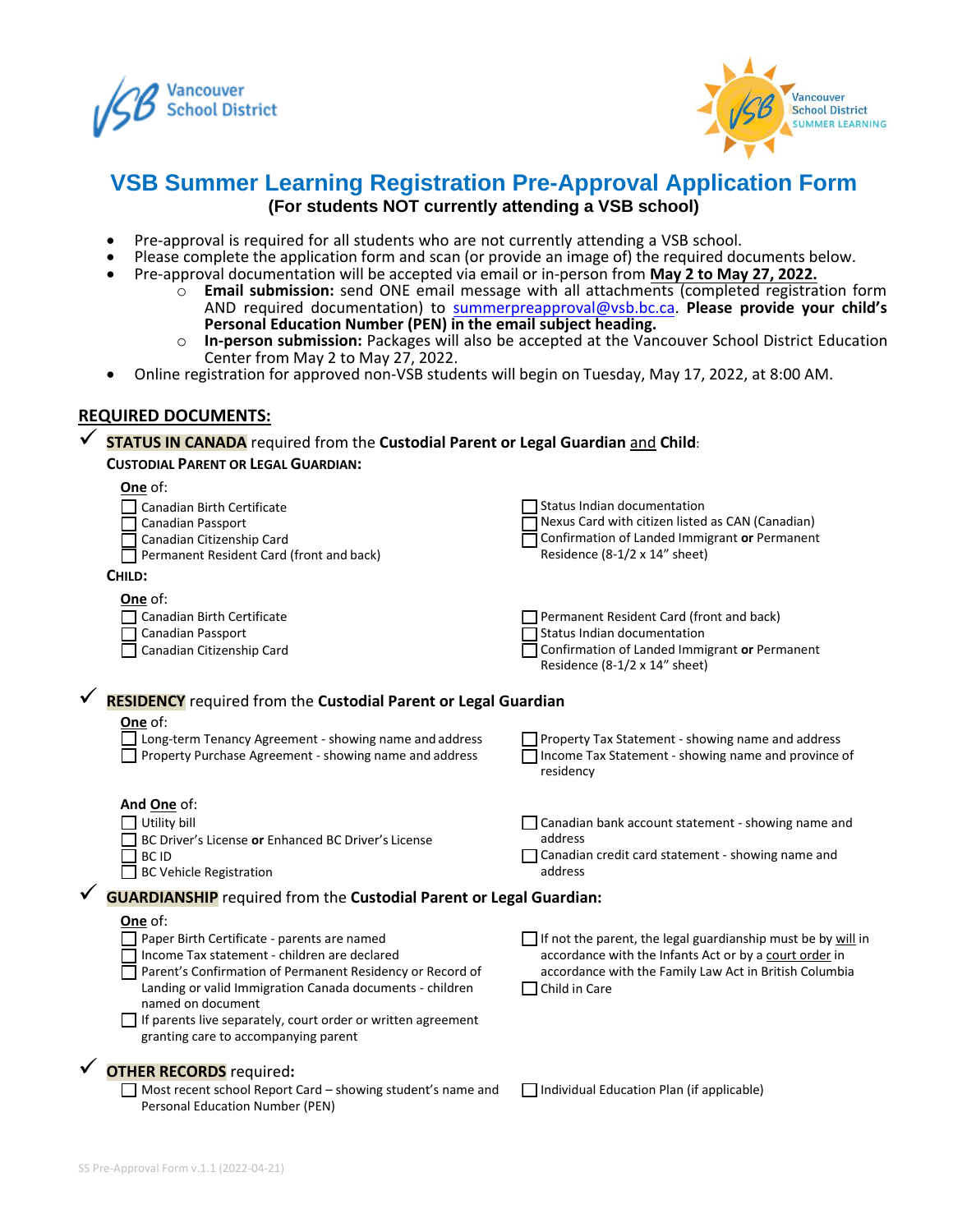



# **VSB Summer Learning Registration Pre-Approval Application Form (For students NOT currently attending a VSB school)**

# **STUDENT INFORMATION**

| <b>Legal Last Name:</b>                 | <b>Usual Last Name:</b>                                                 |
|-----------------------------------------|-------------------------------------------------------------------------|
| <b>Legal First Name:</b>                | <b>Usual First Name:</b>                                                |
| <b>Legal Middle Name:</b>               | <b>Usual Middle Name:</b>                                               |
| <b>Gender Assigned at Birth:</b>        | <b>Gender Identity:</b>                                                 |
| Female<br>Male                          | Other<br>Female<br>Male                                                 |
| Date of Birth (dd-mmm-yyyy):            | <b>Indigenous Ancestry:</b><br><b>Yes</b><br>No                         |
| Citizenship:                            | Is the student a Study Permit Holder?<br>No<br><b>Yes</b>               |
| <b>Home Language:</b>                   | If yes, what is the Permit Expiry Date?                                 |
| <b>BC Personal Health Card No.:</b>     | Does the student have any Life-Threatening Medical<br><b>Condition?</b> |
| <b>Personal Education Number (PEN):</b> | <b>Yes</b><br>No<br>If yes, please specify:                             |

### **CURRENT SCHOOL**

| <b>Current School Name:</b>                                                                     |                                              |
|-------------------------------------------------------------------------------------------------|----------------------------------------------|
| <b>Current School District:</b>                                                                 |                                              |
| <b>Current Grade Level:</b>                                                                     |                                              |
| Does your child receive Education Assistant support<br>during the regular school year?          | <b>Yes</b><br>No                             |
| Does your child have an Individual Education Plan?                                              | Yes<br>No                                    |
| Does your child currently have a Ministry of<br><b>Education Special Education Designation?</b> | <b>Yes</b><br>No.<br>If yes, please specify: |